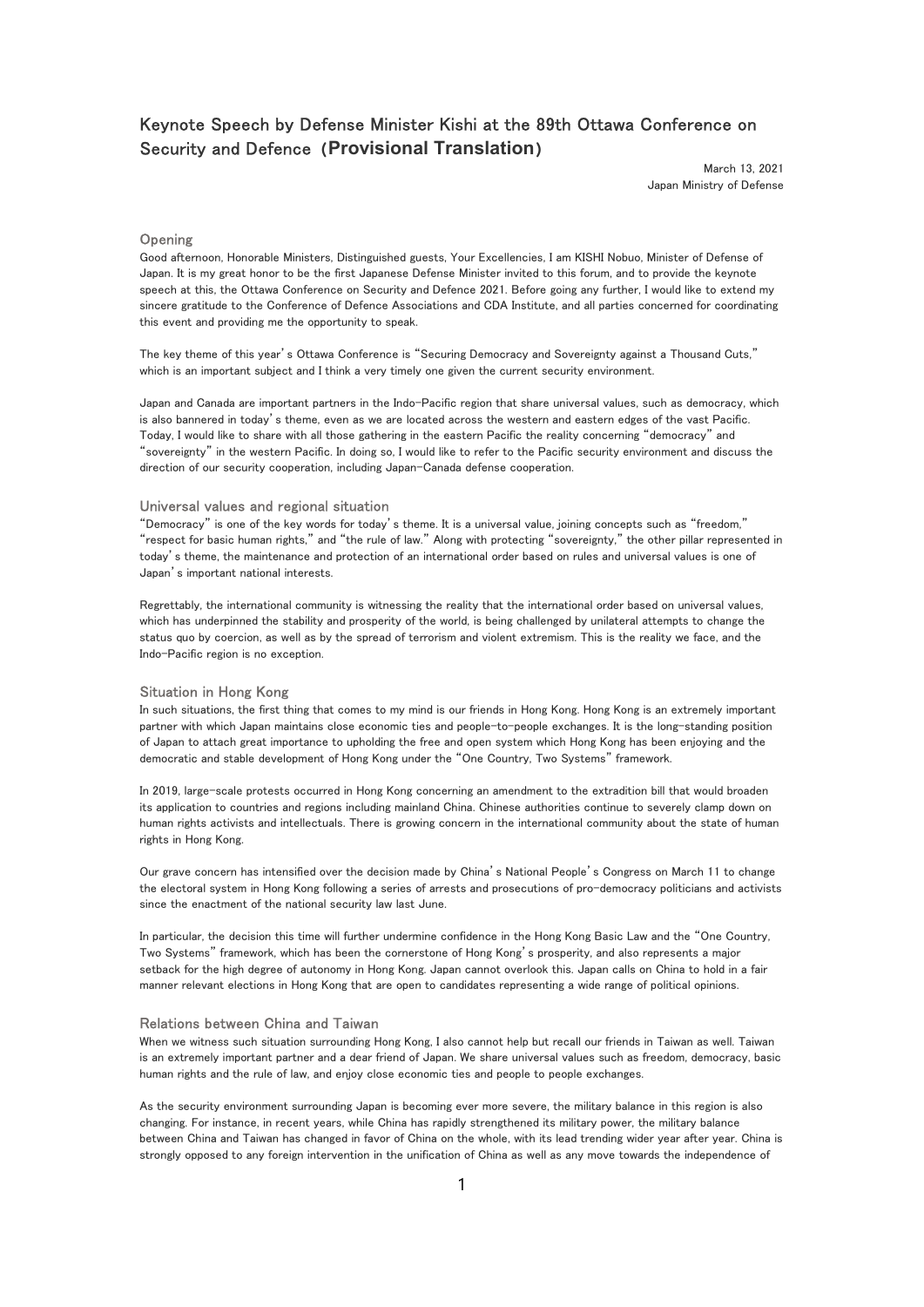Taiwan and has repeatedly stated that it has not renounced the use of force.

We expect that cross-straits issues will be resolved peacefully by direct dialogue between the concerned parties and such a resolution will contribute to stability in the region. JMOD will continue to closely monitor the changing military balance in the region.

# The rule of law in the maritime domain and the South China Sea

'The rule of law', which must be fully preserved in the maritime domain, is another universal value. "Free, Open and Stable Seas," which are upheld by a maritime order governed by law and rules rather than force, are foundations for the peace and prosperity of the international community. Nevertheless, it has been observed to unilaterally assert rights or take actions, based on assertions, which are incompatible with the existing international order and international law. That freedom of navigation in the high seas and freedom of overflight have been unduly infringed on a continuous basis cannot be ignored.

For instance, in the South China Sea, China has continued its militarization of disputed features and frequently conducts military exercises, and it appears that China launched ballistic missiles. Also, in April last year, a Vietnamese fishing boat sank after clashing with a Chinese coast guard vessel. China has been escalating its activities and we are seriously concerned about the situation.

Japan has consistently supported upholding the rule of law in the South China Sea, while focusing on ensuring freedom of navigation and overflight and ensuring the safety of sea lanes. Japan will continue to emphasize the importance of all parties involved in the South China Sea working toward the peaceful resolution of disputes in accordance with international law, including the United Nations Convention on the Law of the Sea (UNCLOS).

#### Sovereignty and regional situation

Another key theme today is "sovereignty." The noble responsibility of "Defending Japan's peace and sovereignty" has been entrusted into my hands since I was appointed as Defense Minister last September. In line with my firm determination to safeguard the lives and peaceful livelihood of our people, and the integrity of our territory, waters and airspace, I have committed myself to fulfilling my responsibilities, leading about 250,000 SDF members.

Today, I would like to call your attention to the situation the region, including Japan is facing in terms of sovereignty

In the East China Sea, China continues its attempts to change the status quo by coercion in the waters around the Senkaku Islands, Japan's inherent territory. Last year represented a record high in terms of continuous time of intrusion into Japan's territorial waters around the Senkaku Islands by China Coast Guard vessels, which was more than 57 hours, and also in terms of the number of consecutive days of navigation within the contiguous zone, which was 111 days. Moreover, the total number of days of navigation within the contiguous zone in a single year also marked a record high of 333 days last year.

The situation is becoming much more serious in view of repeated incidents by China Coast Guard vessels approaching Japanese fishing boats while intruding into Japan's territorial waters. These activities by China Coast Guard vessels are a violation of Japan's sovereignty and they are completely unacceptable.

China has relentlessly continued its unilateral attempts to change the status quo by coercion as described, and against such a backdrop, the new China's Coast Guard Law entered into force on February 1.

The China Coast Guard is continuing to enlarge and arm its vessels. China is also enhancing collaboration between the military and the Coast Guard in terms of organization, equipment and personnel, by incorporating the Coast Guard into the Chinese People's Armed Police Force, which operates under the centralized command of the Central Military Commission, transferring Navy ships to the Coast Guard and allocating key personnel positions to those from the Navy.

China's new Coast Guard Law was enacted against this backdrop, and as I have pointed out previously on numerous occasions, this law includes problematic provisions in terms of its consistency with international law; namely, an ambiguous scope of applicable waters and authority for the use of weapons. It is important that the legitimate interests of affected countries including Japan, must not be undermined by this law, and it is absolutely unacceptable that the law raises tension in the East China Sea and the South China Sea. The Republic of the Philippines and the Socialist Republic of Viet Nam, coastal countries of the South China Sea, have also raised their concerns and objected to China's Coast Guard Law.

Stable Japan-China relations are of course vital not only for both countries but also for the region and the international community. Although there are various pending issues of concern between the two countries, we will not shy away from saying what needs to be said, and through opportunities such as high level exchanges we will strongly call for concrete action.

In December last year, I held a video teleconference with Chinese State Councilor and Defense Minister, Wei Fenghe, and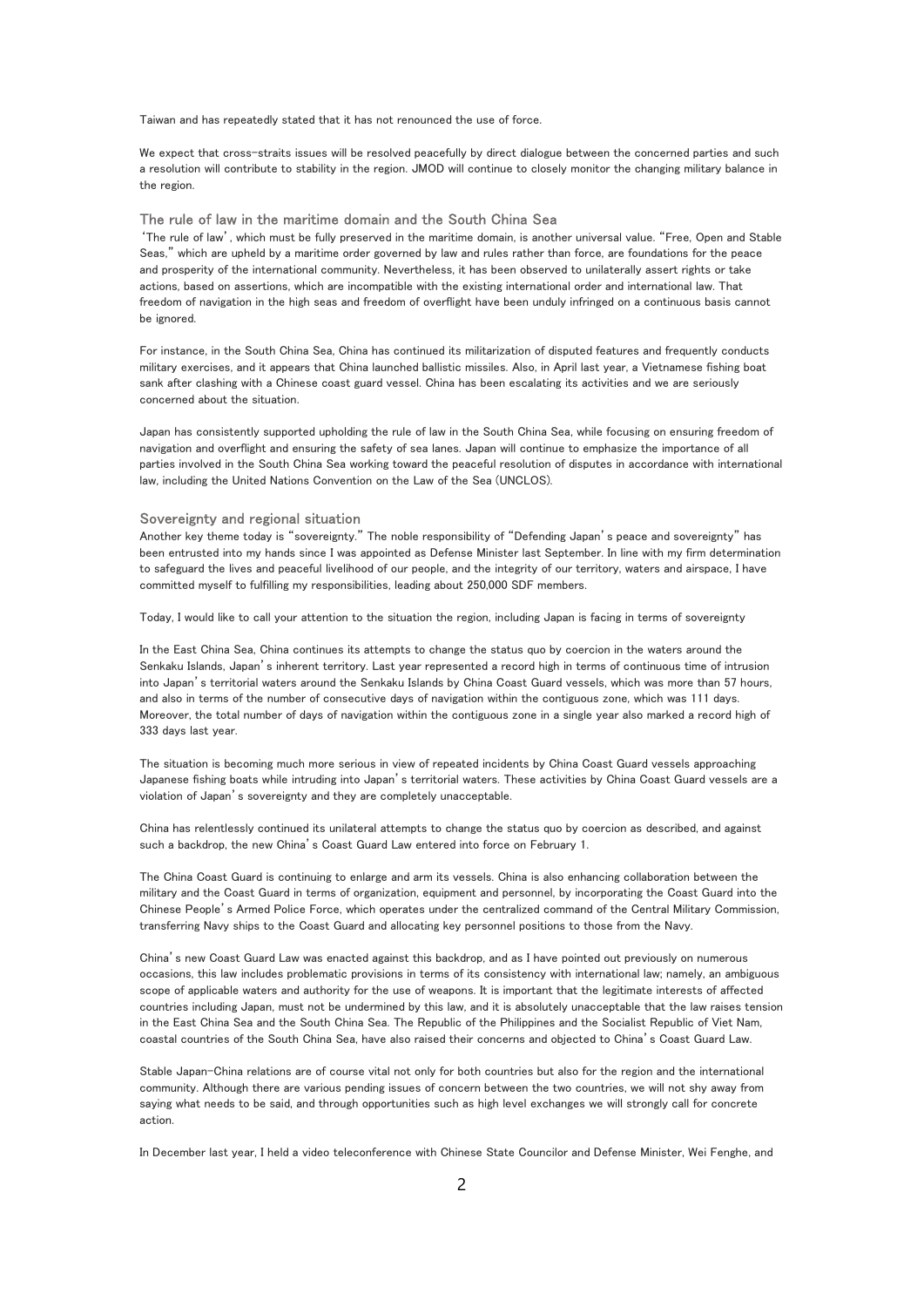exchanged unreserved views. I believe that seeking opportunities to communicate with China to deliver firmly our candid concerns is extremely important, and I always welcome constructive communication.

Having that in mind, in order to fulfill my responsibilities as Japan's Defense Minister, I will continue to take a calm and resolute approach, and urge what needs to be urged, in line with my ongoing commitment and firm determination to safeguard lives and peaceful livelihood of our people, and the integrity of our territory, waters and airspace. With regard to China's Coast Guard Law as well, I will continue to be attentive to strong concerns and anxiety from many people including countries in the region, and advocate internationally in concert with affected countries.

Based on my strong concerns, I have shared my unreserved views on what is happening right now in the western Pacific, including the activities of China.

In addition, in recent years, we have seen a continued tendency towards the prolongation of so-called gray-zone situations, which are neither purely peacetime nor contingency situations, and are associated with territories, sovereignty, and economic interests. The prolongation of such grey-zone situations is occurring as a form of inter-state competition, and has the potential to further increase and expand. Such gray-zone situations harbor the risk of rapidly escalating into graver situations without warning. It is no exaggeration to say that countries that enjoy universal values, such as "freedom of navigation," including Canada, might also face these risks.

Today, I have wanted to share widely with all guests and viewers of this conference the reality of the current situation, and, in addition, I would like to introduce Japan's approach, the "Free and Open Indo-Pacific," which addresses the current security environment.

## Promoting the "FOIP"

Even amid the realities of the prevailing security environment we have hitherto never faced, as Minister of Defense, I will defend to the end people's lives and peaceful livelihood, and robustly fulfill my responsibility to proactively contribute to peace and stability of the region and the international community. To that end, we are pursuing the following measures: strengthening Japan's national defense architecture, positioning the Japan-U.S. Alliance as the cornerstone of our approach to security, strategically pursuing security cooperation with countries that share security interests and universal values such as freedom, democracy, the rule of law and human rights, and, working closely and assiduously with these countries.

The key pillar to Japan's promotion of such strategic security cooperation is our vision of a "Free and Open Indo-Pacific ﴾FOIP﴾."

# About the "FOIP"

The "FOIP" vision was unveiled by former Prime Minister Abe in his keynote address at the Tokyo International Conference on African Development (or TICAD) VI in Kenya in August 2016. Japan has been promoting the "FOIP" vision based on a concept that achieving a free and open rules-based order will enhance peace and prosperity across the entire region and throughout the world.

The "FOIP" vision is an inclusive vision, which is not in competition with, nor exclusive of specific countries. Japan will enhance cooperation with all countries that share the values inherent to this vision.

#### The MOD/SDF Approach

Under the "Free and Open Indo-Pacific" vision, the MOD/SDF has been strategically pursuing security cooperation with Canada, as our partner in the Indo-Pacific region, the United States, as our ally, Australia, New Zealand, partners from Europe including the United Kingdom, Southeast Asia, and South Asia. Moreover, recently we have been collaborating positively with countries in the region, such as among the Pacific Islands, the Middle East, and Africa.

I am aware that Rt Hon Ben Wallace, the Secretary of State for Defence of the UK also attended the conference today. The UK has announced the plan to deploy HMS QUEEN ELIZABETH and her Carrier Strike Group to the region including East Asia. I would like to continue working closely with Minister Wallece so that the planned visit will contribute to a free and open Indo-Pacific.

The MOD/SDF has developed various means for pursuing such security cooperation, including people-to-people exchanges, bilateral/multilateral exercises and strategic port calls that utilize JSDF ships and aircraft, human resources development and cooperation for capacity building purposes, developed in our own approach to value heart-to-heart connections with partners, and defense equipment and technology cooperation, supported by reliable and advanced technological capabilities.

Furthermore, we have been expanding the scope of security cooperation among defense authorities not only within the traditional domains of land, sea and air, but also through the new domains of space and cyberspace, as well as on global